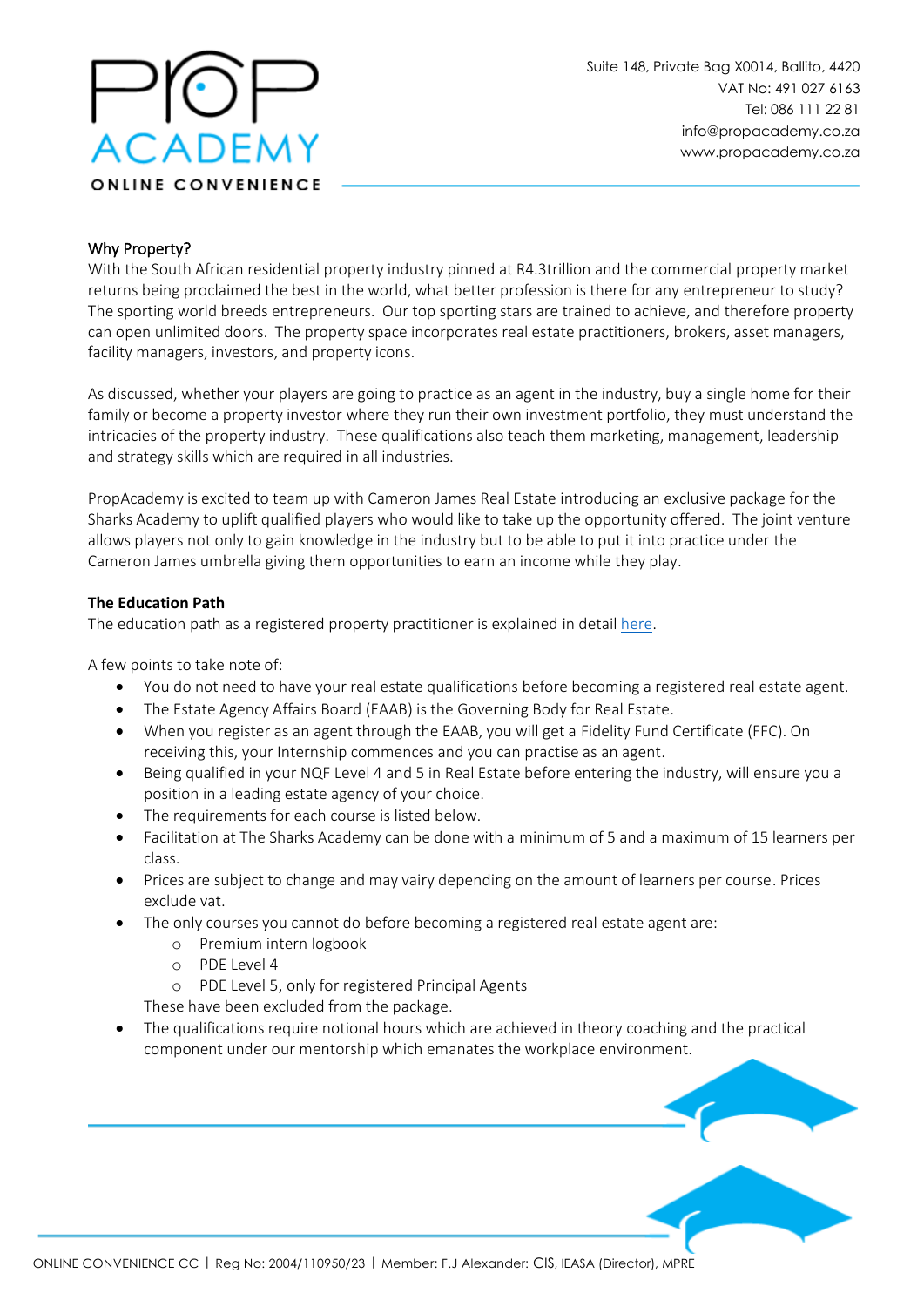# YEAR 1 INTRODUCTION TO REAL ESTATE & FURTHER EDUCATION & TRAINING (FET): NATIONAL QUALIFICATION FORUM (NQF) LEVEL 4 REAL ESTATE COURSE

- Duration: 12-months
- Online courses
- Online training recordings
- Monthly live webinar training
- Presence at The Sharks Academy once a month

Introduction to Real Estate:

- 1. How we made a living for ourselves through Real Estate; Butch James
- 2. Basics of Real Estate
- 3. Code of Conduct
- 4. Fidelity Fund & Trust Account
- 5. Estate Agents Act
- 6. Commissions and Client Protection
- 7. Introduction to Property Law
- 8. Taxes
- 9. Property Ownership
- 10. Natural and Legal Persons
- 11. Mandates and Commissions
- 12. Lease Agreements and Legal Requirements
- 13. FIC Compliance
- 14. Sales Agreements
- 15. Acts
- 16. Land Use
- 17. Property Development Schemes

NQF Level 4 in Real Estate:

- Credits: 150. Each credit is 10 hours
- Notional hours: 1500
	- o 30% of these notional hours need to be in class or online training, this includes watching recorded videos, live webinars, presence at the Academy
	- $\circ$  1500 x 30% = 450 hours
	- $\circ$  450 hours / 11 months = 41 hours per month
	- $\circ$  41 / 22 = 1.8 hours per day

#### Content:

- 1. Analyze, evaluate and apply the Real Estate Code of Conduct and Ethics.
- 2. Demonstrate knowledge of the Real Estate environment and the various laws, rules and regulations that impact the Real Estate function.
- 3. Perform the Real Estate function.
- 4. Unselling Real Estate.
- 5. Financials of Real Estate.

## What is the learner able to achieve after this year?